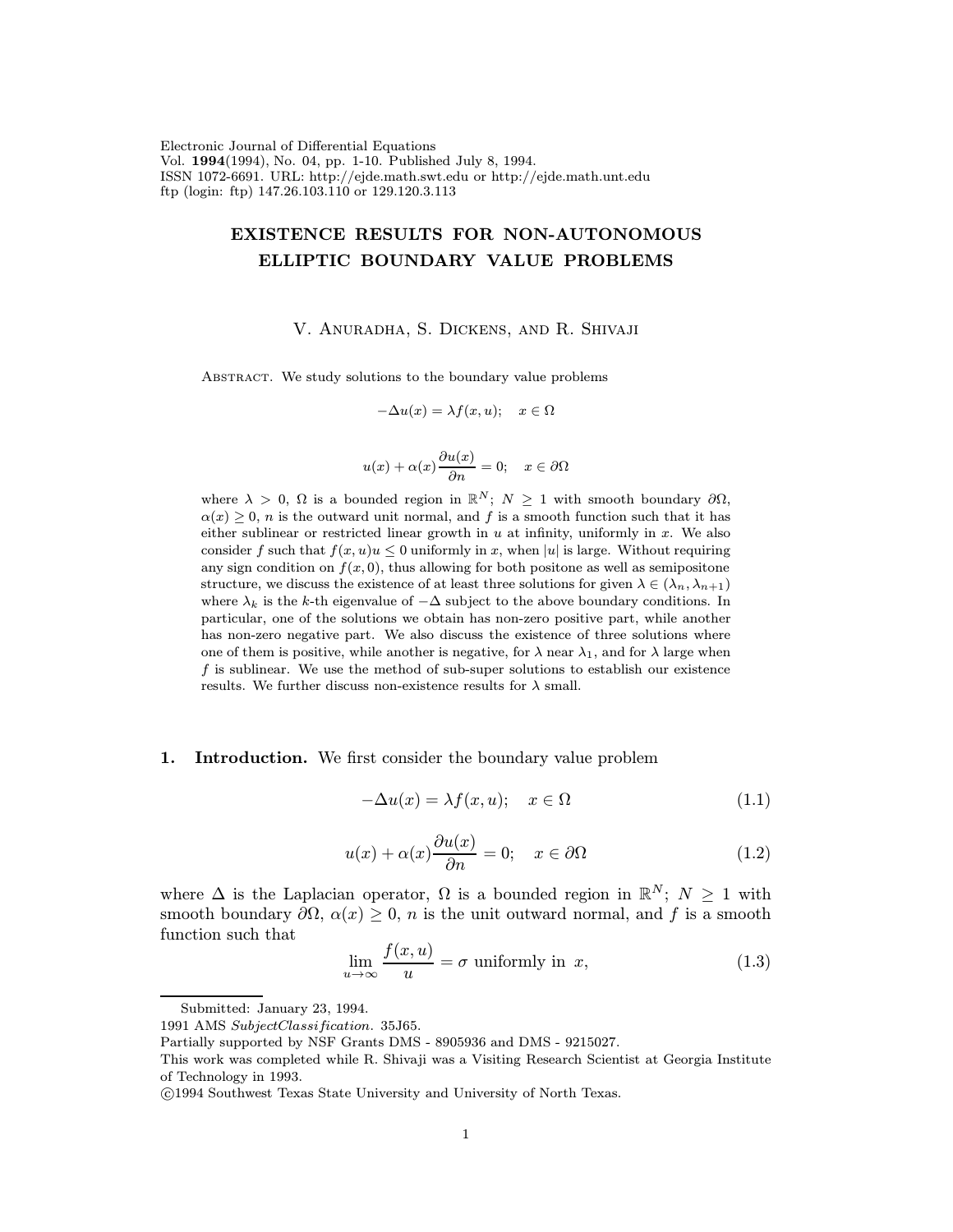2 V. Anuradha, S. Dickens, and R. Shivaji EJDE–1994/04

$$
\lim_{u \to -\infty} \frac{f(x, u)}{u} = \beta \text{ uniformly in } x,
$$
\n(1.4)

and

$$
\frac{\partial f}{\partial u}(x, u) \ge 0. \tag{1.5}
$$

Let  $\lambda_k$ ,  $\phi_k$  be the eigenvalues and corresponding eigenfunctions of the boundary value problem

$$
-\Delta \phi_k = \lambda_k \phi_k; \quad x \in \Omega \tag{1.6}
$$

$$
\phi_k(x) + \alpha(x) \frac{\partial \phi_k(x)}{\partial n} = 0; \quad x \in \partial \Omega.
$$
 (1.7)

Let  $I = [a, b] \subset (\lambda_n, \lambda_{n+1})$  and for  $\lambda \in I$  consider the unique solution  $Z_\lambda$  of the boundary value problem

$$
-\Delta Z_{\lambda} - \lambda Z_{\lambda} = -1; \quad x \in \Omega \tag{1.8}
$$

$$
Z_{\lambda}(x) + \alpha(x) \frac{\partial Z_{\lambda}(x)}{\partial n} = 0.; \quad x \in \partial \Omega \tag{1.9}
$$

Let  $\mu_1 = \inf_{x \in \bar{\Omega}, \lambda \in I} Z_{\lambda}(x)$ ,  $\mu_2 = \sup_{x \in \bar{\Omega}, \lambda \in I} Z_{\lambda}(x)$  and  $\mu = \max\{|\mu_1|, \mu_2\}$ . Note that  $Z_{\lambda}^{+} \neq 0$  (see Appendix 1). Also,  $\exists \delta(\Omega) > 0$  such that if  $I \subset (\lambda_1, \lambda_1 + \delta)$  then  $Z_{\lambda} > 0$ ;  $x \in \Omega$  (anti-maximum principle: see Clémént and Peletier in [1]).

Now assume that

$$
\exists m > 0 \text{ such that } y + m > f(x, y) > y - m \ \forall y \in [-bm\mu, bm\mu]
$$
 (1.10)

and

$$
\beta, \sigma < \frac{1}{b||w_{\alpha}||_{\infty}}\tag{1.11}
$$

where  $w_{\alpha}$  is the unique positive solution to

$$
-\Delta w_{\alpha} = 1; \quad x \in \Omega \tag{1.12}
$$

$$
w_{\alpha}(x) + \alpha(x)\frac{\partial w_{\alpha}(x)}{\partial n} = 0; \quad x \in \partial\Omega.
$$
 (1.13)

Then we prove:

**Theorem 1.1.** Let  $I = [a, b] \subset (\lambda_n, \lambda_{n+1})$  and  $(1.3)$ – $(1.5)$ ,  $(1.10)$ – $(1.11)$  hold. Then these exists at least three solutions to  $(1.1)$ – $(1.2)$  for  $\lambda \in I$ . One of these solutions is a non-negative or sign changing solution, while another is a non-positive or sign changing solution.

Remark 1.1. Note that unlike in the literature of "jumping nonlinearities" (see [2]– [3]), our results do not require  $(\beta, \sigma)$  to include a part of the spectrum of  $-\Delta$ , nor require, a part of the spectrum of  $-\Delta$  to lie between  $f'(0)$  and  $f'(\pm\infty)$  for autonomous nonlinearities as in [4] and the reference within.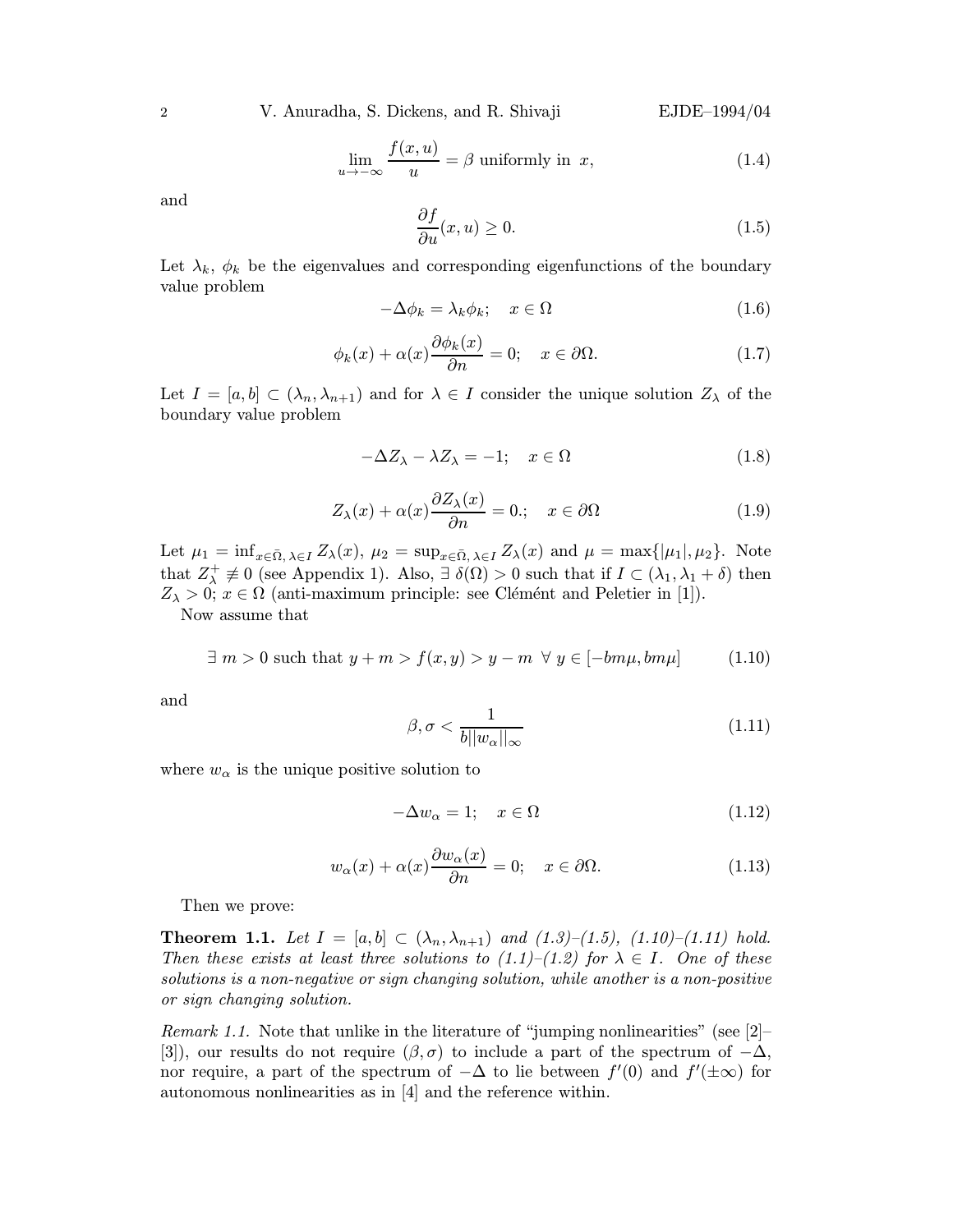**Theorem 1.2.** Let  $I = [a, b] \subset (\lambda_1, \lambda_1 + \delta)$  and  $(1.3)$ – $(1.5)$ ,  $(1.10)$ – $(1.11)$  hold. Then there exists at least three solutions to  $(1.1)$ – $(1.2)$  for  $\lambda \in I$ , where one is a positive solution while another is a negative solution.

Next we consider the particular case when  $\sigma = \beta = 0$  (sublinear case). We further assume that there exists  $f_1(u) < f(x, u)$ ;  $\forall x \in \overline{\Omega}, u \geq 0$  such that

$$
f_1(r_1) = 0, \ f'_1(r_1) < 0, \ \int_0^{r_1} f(s) \, ds > 0 \tag{1.14}
$$

for some  $r_1 > 0$ , and that there exists  $f_2(u) > f(x, u); \forall x \in \Omega, u \leq 0$  such that

$$
f_2(r_2) = 0, \ f'_2(r_2) < 0, \ \int_{r_2}^0 f(s) \, ds < 0 \tag{1.15}
$$

for some  $r_2 < 0$ . Then we prove:

**Theorem 1.3.** Assume (1.14)–(1.15) and let (1.3)–(1.5) hold with  $\sigma = \beta = 0$ . Then there exists at least three solutions to  $(1.1)$ – $(1.2)$  for  $\lambda$  large, where one is a positive solution while another is a negative solution.

Remark 1.2. We refer to [4] where a positive solution for  $\lambda \in I = [a, b] \subset (\lambda_1, \lambda_1 + \delta)$ was discussed in the case of <u>autonomous</u>, sublinear ( $\sigma = 0$ ), and semipositone  $(f(0) < 0)$  problems with Dirichlet boundary conditions. In [5] it was assumed that there exists  $m > 0$  such that  $f(y) \geq y - m \,\forall y \in [0, bm\mu]$  to obtain a positive solution for  $\lambda \in I$ . Further by constructing a function  $f_1(u)$  satisfying (1.14) a positive solution for  $\lambda$  large was discussed. See also [6] where the authors study the existence of a positive solution via degree theory arguments. Hence they allow non-autonomous problems with Robin boundary condition, but consider only the sublinear case, and study the existence of positive solutions for  $\lambda$  large with the assumption  $f(x, 0) \leq 0 \ \forall x \in \Omega$ .

We also consider  $f$  such that

$$
\exists r > 0 \text{ for which } f(x, r) \le 0 \text{ while } f(x, -r) \ge 0 \text{ for every } x \in \overline{\Omega}. \tag{1.16}
$$

Then we prove:

**Theorem 1.4.** Let  $I = [a, b] \subset (\lambda_n, \lambda_{n+1})$  and (1.10), (1.16) hold. Assume  $r \geq$ bm $\mu$ . Then there exists at least three solutions to (1.1)–(1.2) for  $\lambda \in I$ . One of these solutions is a non-negative or sign changing solution, while another is a non-positive or sign changing solution.

**Theorem 1.5.** Let  $I = [a, b] \subset (\lambda_1, \lambda_1 + \delta)$  and (1.10), (1.16) hold. Assume  $r \geq b m \mu$ . Then there exists at least three solutions to (1.1)–(1.2) for  $\lambda \in I$ . One of these is a positive solution, while another is a negative solution.

**Theorem 1.6.** Let (1.16) hold, and assume that (1.14) holds for all  $0 \le u \le r$ with  $r_1 \leq r$  while (1.15) holds for all  $-r \leq u \leq 0$  with  $r_2 \geq -r$ . Then there exists at least three solutions to  $(1.1)$ – $(1.2)$  for  $\lambda$  large, where one is a positive solution while another is a negative solution.

Remark 1.3. Consider the boundary value problem

$$
-\Delta u(x) = \lambda f(||x||, u); \quad x \in B_N
$$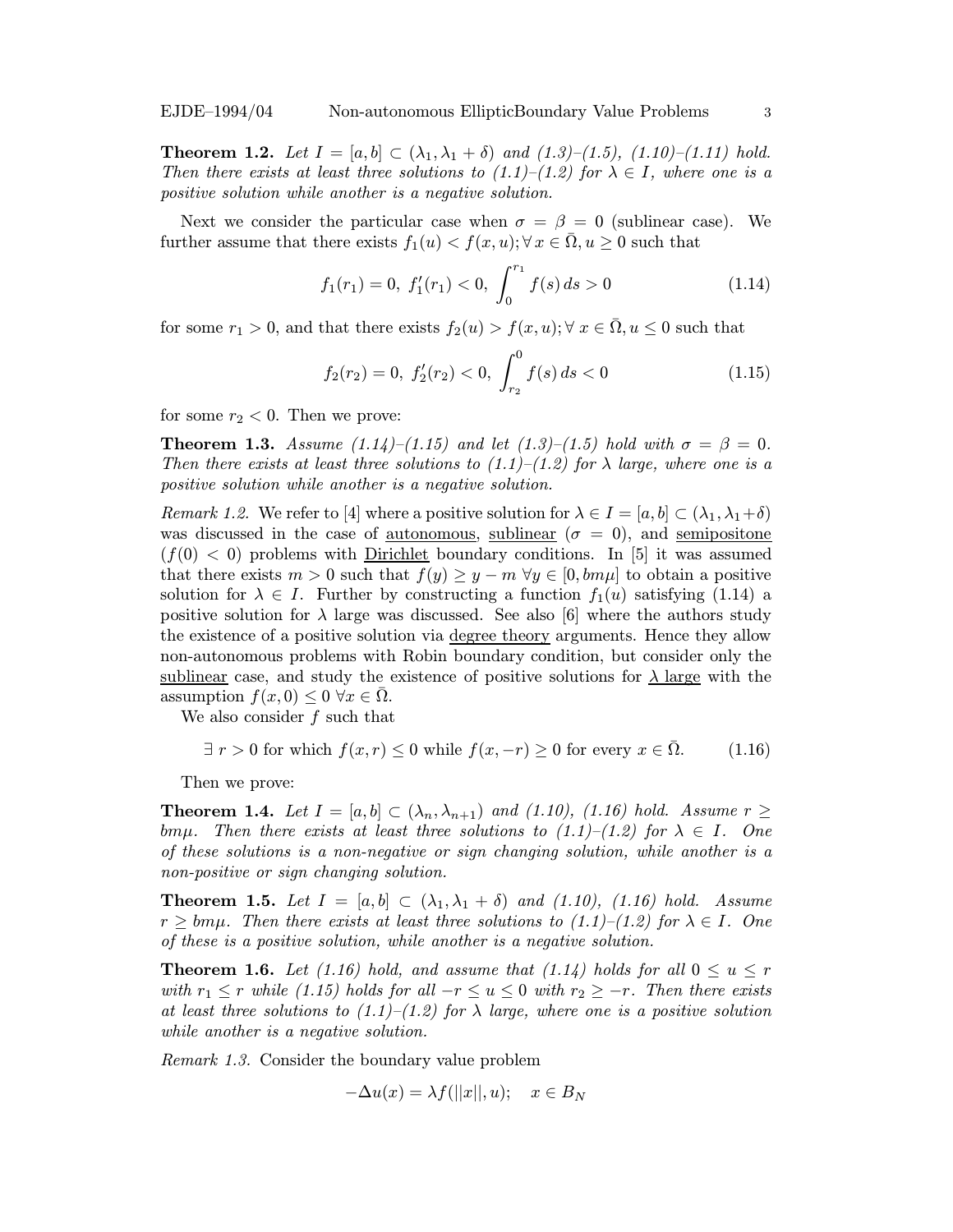4 V. Anuradha, S. Dickens, and R. Shivaji EJDE–1994/04

$$
u(x) + \alpha \frac{\partial u(x)}{\partial n} = 0; \quad x \in \partial B_N
$$

where  $\alpha \geq 0$  is a constant and  $B_N$  is the unit ball in  $\mathbb{R}^N$ . Then under the corresponding hypothesis on  $f(||x||, u)$  instead of  $f(x, u)$ , one can generate all the solutions obtained in Theorems 1.1–1.6 to be radial. This follows from the fact that all the sub and super solutions we will use in the proofs of these theorems will turn out to be radial.

We next discuss non-existence results under the assumption that there exists  $\gamma > 0$  such that

$$
\frac{\partial f}{\partial u} \le \gamma. \tag{1.17}
$$

We recall that  $\lambda_1$  is the principal eigenvalue and  $\phi_1 > 0$  is a corresponding eigenfunction of  $-\Delta$  subject to boundary Robin conditions (1.2). Then we prove:

**Theorem 1.7.** Assume  $\int_{\Omega} f(x, 0)\phi_1(x) \leq 0$  and  $\lambda < \lambda_1/\gamma$ . If  $u(\neq 0)$  is any solution of (1.1)–(1.2) then  $u^- \neq 0$  (i.e. there does not exist any solution  $u(\neq 0)$ which is non-negative).

**Theorem 1.8.** Assume  $\int_{\Omega} f(x,0)\phi_1(x) \geq 0$  and  $\lambda < \lambda_1/\gamma$ . If  $u(\neq 0)$  is any solution of (1.1)–(1.2) then  $u^+ \not\equiv 0$  (i.e. there does not exist any solution  $u(\not\equiv 0)$ which is non-positive).

**Theorem 1.9.** Assume  $f(x, 0) \leq 0$  and  $\lambda < \lambda_1/\gamma$ . If u is any solution of (1.1)–  $(1.2)$  then  $u \leq 0$ .

**Theorem 1.10.** Assume  $f(x, 0) \ge 0$  and  $\lambda < \lambda_1/\gamma$ . If u is any solution of (1.1)–  $(1.2)$  then  $u \geq 0$ .

We give detailed proofs of our results in section 2. For literature on autonomous semipositone problems with Dirichlet boundary conditions see [7], while for the positone case see [8] and the references cited in [8].

Our existence results are based on sub-super solutions. Namely, a super solution is defined as a smooth function  $\phi$  such that

$$
-\Delta \phi \ge \lambda f(x, \phi); \quad x \in \Omega \tag{1.18}
$$

$$
\phi(x) + \alpha(x)\frac{\partial \phi(x)}{\partial n} \ge 0; \quad x \in \partial \Omega \tag{1.19}
$$

and a <u>subsolution</u> is a smooth function  $\psi$  that satisfies (1.18)–(1.19) with the inequalities reversed. If  $\psi \leq \phi$ , then it follows that  $(1.1)$ – $(1.2)$  has a solution u such that  $\psi \leq u \leq \phi$  (see [9]-[10]).

Further if  $\psi_1$  is a subsolution,  $\psi_2$  is a strict subsolution,  $\phi_1$  is a strict supersolution and  $\phi_2$  is a supersolution such that  $\psi_1 \leq \psi_2 \leq \phi_2$ ,  $\psi_1 \leq \phi_1 \leq \phi_2$ ,  $\psi_2(x_0) > \phi_1(x_0)$  for some  $x_0 \in \Omega$ , then  $(1.1)$ – $(1.2)$  has at least three distinct solutions  $u_1, u_2, u_3$  such that  $u_1 \leq u_2 \leq u_3$ . See [11] for this multiplicity result which was proved for Dirichlet boundary conditions. However, it is easy to see that this result holds for the Robin boundary conditions (1.2) as well.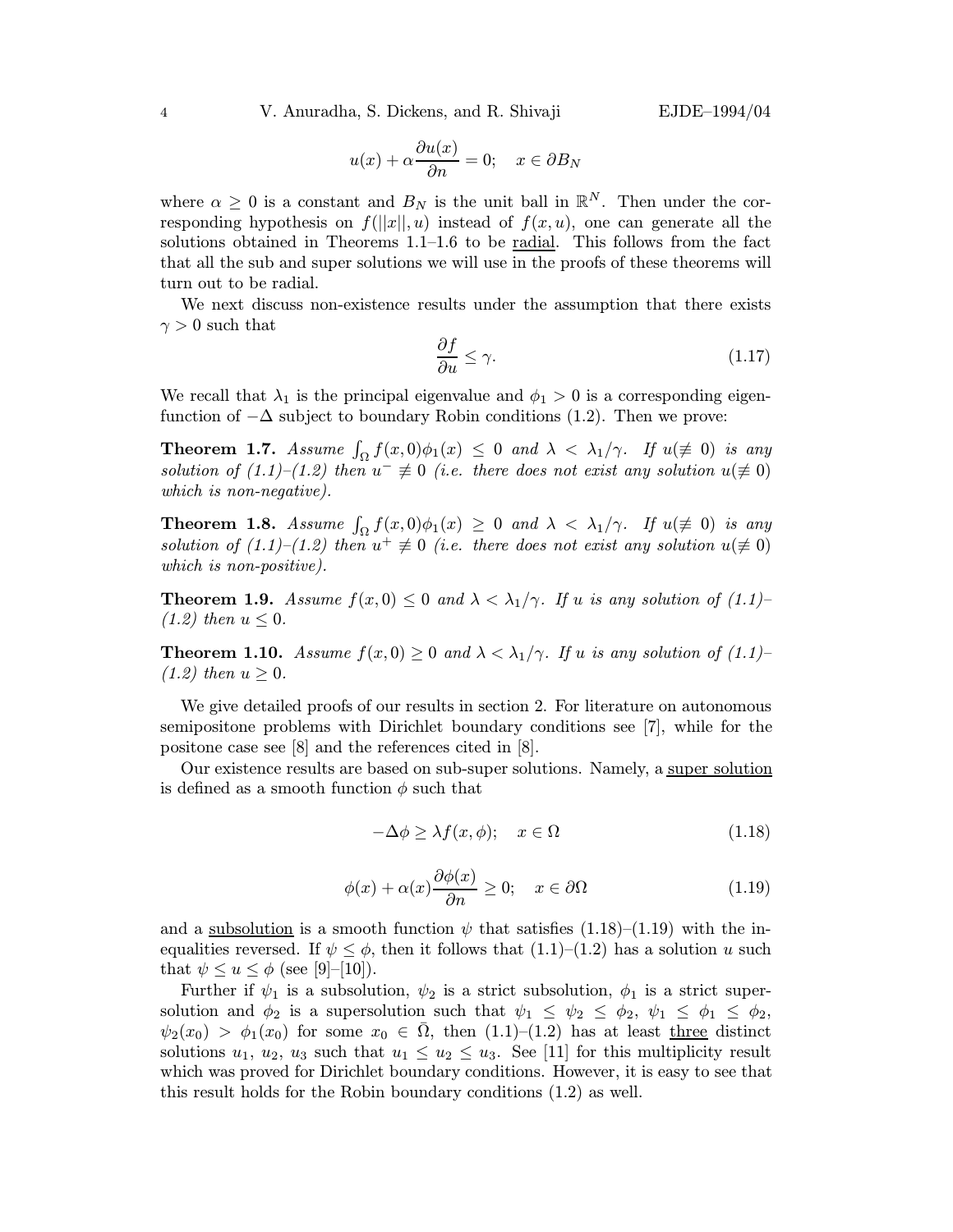### 2. Proofs of Theorems 1.1–1.10.

**Proof of Theorem 1.1.** Let  $v_1(x) := bmZ_\lambda(x)$  and  $u_2(x) = -v_1(x)$ . Then  $-\Delta v_1 = bm(-\Delta Z_\lambda) = bm(\lambda Z_\lambda - 1) \le bm(\lambda Z_\lambda - \lambda/b)$  since  $\lambda \le b$ ) =  $\lambda[bmZ_\lambda - m]$  $= \lambda [v_1 - m] < \lambda f(x, v_1)$  by (1.10), and  $-\Delta u_2 = \Delta v_1 \ge \lambda [-v_1 + m] = \lambda [u_2 + m]$  $> \lambda f(x, u_2)$  again by (1.10). Thus  $v_1$  is a strict subsolution while  $u_2$  is a strict supersolution. Note that  $v_1^+ \neq 0$  and  $u_2^- \neq 0$ . Now let  $u_1(x) := Jw_\alpha(x)$  where  $J > 0$  is large enough so that

$$
\frac{1}{b||w_{\alpha}||_{\infty}} \ge \frac{f(x, J||w_{\alpha}||_{\infty})}{J||w_{\alpha}||_{\infty}}
$$
\n(2.1)

and

$$
u_1 \ge v_1, \quad u_1 \ge u_2. \tag{2.2}
$$

Here (2.1) is possible since  $\sigma < \frac{1}{||w_{\alpha}||_{\infty}b}$ , and (2.2) is possible by the Hopf's maximum principle. Then  $-\Delta u_1 = \bar{J} \geq \lambda f(x, J||w_\alpha||_\infty)$ ;  $x \in \Omega$  (by (2.1) since  $\lambda \leq b$ )  $\geq \lambda f(x, Jw_\alpha)$  (since  $\frac{\partial f}{\partial u} \geq 0$ ) =  $\lambda f(x, u_1)$ . Next let  $v_2(x) = -\tilde{J}w_\alpha(x)$  where  $\tilde{J} > 0$ is large enough so that

$$
\frac{1}{b||w_{\alpha}||_{\infty}} \ge \frac{f(x, -\tilde{J}||w_{\alpha}||_{\infty})}{-\tilde{J}||w_{\alpha}||_{\infty}}
$$
\n(2.3)

and

$$
v_2 \le v_1, \quad v_2 \le u_2. \tag{2.4}
$$

Here again (2.3) is possible since  $\beta < \frac{1}{||w_{\alpha}||_{\infty}b}$  and (2.4) is possible by the Hopf's maximum principle. Then  $-\Delta v_2 = -\tilde{J} \leq \lambda f(x, -\tilde{J}||w_\alpha||_\infty);$   $x \in \Omega$  (by (2.3) since  $\lambda \leq b$ )  $\leq \lambda f(x, -\tilde{J}w_{\alpha})$  (since  $\frac{\partial f}{\partial u} \geq 0$ ) =  $\lambda f(x, v_2)$ . Thus  $u_1$  is a supersolution while  $v_2$  is a subsolution such that  $v_2 \le v_1 \le u_1$  and  $v_2 \le u_2 \le u_1$ , where  $v_1$  is a strict subsolution,  $u_2$  is a strict supersolution with  $v_2 \leq 0$ ,  $v_1^+ \neq 0$ ,  $u_2^- \neq 0$  and  $u_1 \geq 0$ . Hence the result.  $\square$ 

**Proof of Theorem 1.2.** If  $\lambda \in (\lambda_1, \lambda_1 + \delta)$  then  $Z_\lambda > 0$ ;  $x \in \Omega$ . Then  $v_1(x) > 0$ ;  $x \in \Omega$  while  $u_2 < 0$ ;  $x \in \Omega$  and hence the result follows by the proof in Theorem 1.1.  $\square$ 

Proof of Theorem 1.3. Consider the autonomous Dirichlet problem

$$
-\Delta v = \lambda f_1(v); \quad x \in \Omega \tag{2.5}
$$

$$
v = 0; \quad x \in \partial \Omega. \tag{2.6}
$$

Then by (1.14) it follows that there exists  $\bar{\lambda}_1 > 0$  such that for  $\lambda \geq \bar{\lambda}_1$  (2.5)-(2.6) has a positive solution  $v_\lambda$  (see [12]). Clearly since  $\frac{\partial v_\lambda}{\partial n} \leq 0$ ;  $x \in \partial \Omega$  and  $f_1(S) < f(x, S); \forall x \in \overline{\Omega}, S \geq 0 \ v_\lambda$  is a strict subsolution to  $(1.1)$ – $(1.2)$  for  $\lambda \geq \overline{\lambda}_1$ . Next consider

$$
-\Delta u = \lambda f_2(u); \quad x \in \Omega \tag{2.7}
$$

$$
u = 0; \quad x \in \partial \Omega. \tag{2.8}
$$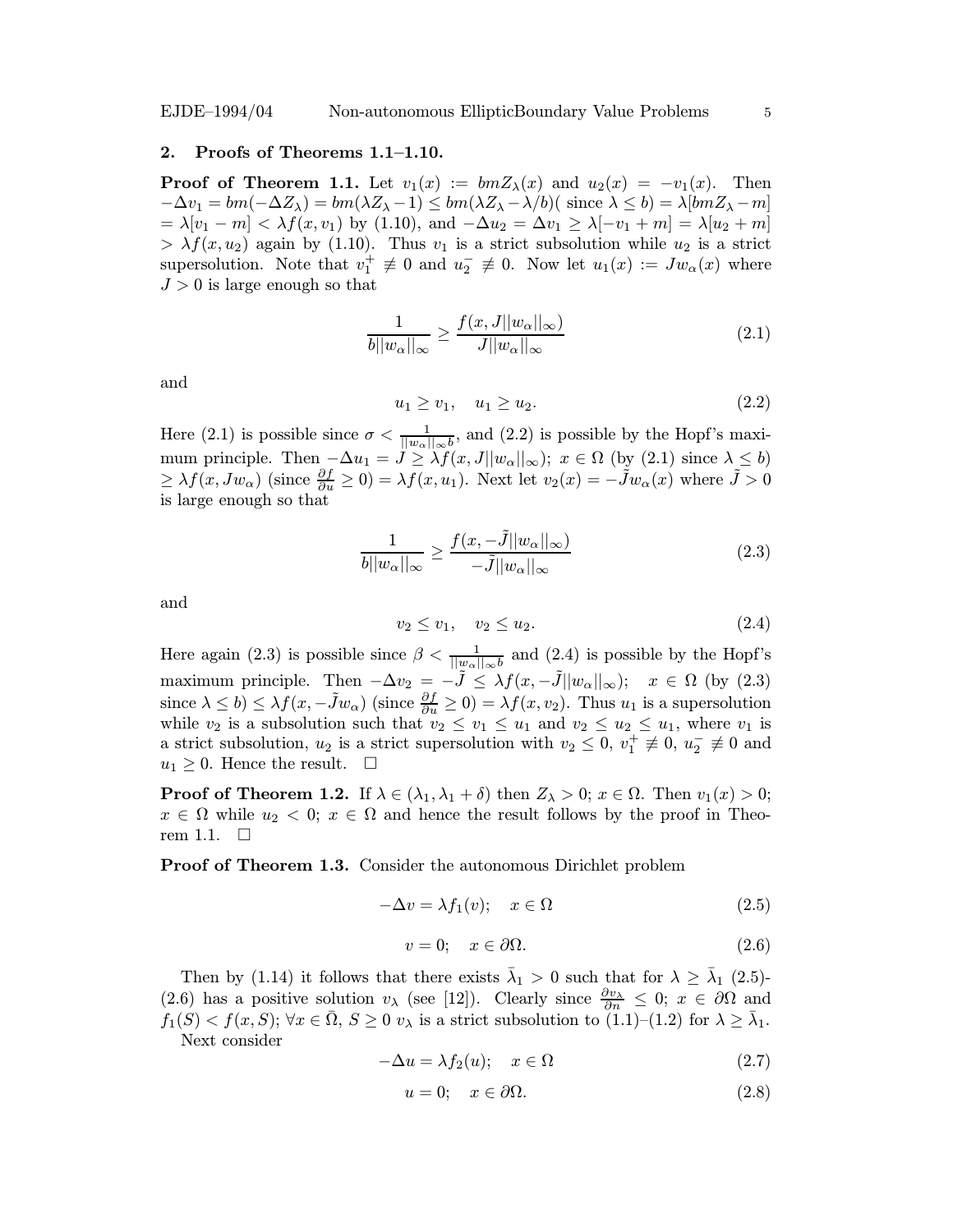Then setting  $w = -u$  we see that w satisfies

$$
-\Delta w = \lambda [-f_2(-w)]; \quad x \in \Omega \tag{2.9}
$$

$$
w = 0; \quad x \in \partial\Omega. \tag{2.10}
$$

Let  $g(w) = -f_2(-w)$ . Then  $g(-r_2) = 0$ ,  $g'(-r_2) = f'_2(r_2) < 0$  and  $\int_0^{-r_2} g(s)ds$  $=\int_0^{-r_2} -f_2(-s)ds = -\int_{\gamma_2}^0 f_2(s)ds > 0.$  Hence again by [12], there exists  $\bar{\lambda}_2 > 0$ such that for  $\lambda \geq \bar{\lambda}_2$ , (2.9)–(2.10) has a positive solution  $w_{\lambda}$ . Equivalently, (2.7)– (2.8) has a negative solution  $u_{\lambda} = -w_{\lambda}$  for  $\lambda \geq \overline{\lambda}_2$ . Also since  $\frac{\partial u_{\lambda}}{\partial n} \geq 0$ ;  $x \in \partial \Omega$ and  $f_2(S) > f(x, S); \forall x \in \overline{\Omega}, S \geq 0, u_\lambda$  is a strict super solution to  $(1.1)$ – $(1.2)$  for  $\lambda \geq \overline{\lambda}_2$ . Let  $\overline{\lambda} = \max\{\overline{\lambda}_1, \overline{\lambda}_2\}$  and  $\lambda > \overline{\lambda}$  be fixed. Consider  $u_1(x) := Jw_\alpha(x)$  where  $J > 0$  is large enough so that

$$
\frac{1}{\lambda||w_{\alpha}||_{\infty}} \ge \frac{f(x,J||w_{\alpha}||_{\infty})}{J||w_{\alpha}||_{\infty}}
$$
\n(2.11)

and

$$
u_1 \ge v_\lambda. \tag{2.12}
$$

Here (2.11) is possible since  $\sigma = 0$  and (2.12) is possible by the Hopf's maximum principle. Then  $-\Delta u_1 = J \geq \lambda f(x, J||w_\alpha||_\infty) \geq \lambda f(x, Jw_\alpha)$  (since  $\frac{\partial f}{\partial u} \geq 0$ ) =  $\lambda f(x, u_1)$ . Next consider  $v_2(x) := -\tilde{J}w_\alpha(x)$  when  $\tilde{J} > 0$  is large enough so that

$$
\frac{1}{\lambda ||w_{\alpha}||_{\infty}} \ge \frac{f(x, -\tilde{J}||w_{\alpha}||_{\infty})}{-\tilde{J}||w_{\alpha}||_{\infty}}
$$
\n(2.13)

and

$$
v_2 \le u_\lambda. \tag{2.14}
$$

Here again (2.13) is possible since  $\beta = 0$  and (2.14) is possible by the Hopf's maximum principle. Then  $-\Delta v_2 = -\tilde{J} \leq \lambda f(x, -\tilde{J}||w_\alpha||_\infty) \leq \lambda f(x_1, -\tilde{J}w_\alpha)$  (since  $\frac{\partial f}{\partial u} \ge 0$ ) =  $\lambda f(x, v_2)$ . Thus  $u_1$  is a supersolution while  $v_2$  is a subsolution such that  $v_2 \leq u_\lambda \leq 0 \leq v_\lambda \leq u_1$ , where  $u_\lambda$  is a strict supersolution and  $v_\lambda$  is a strict subsolution. Hence the result.  $\quad \Box$ 

**Proof of Theorem 1.4.** Let  $v_1(x)$  and  $u_2(x)$  be the strict sub and strict super solutions to  $(1.1)–(1.2)$  as in the proof of Theorem 1.1. Then since  $r \geq b m \mu$ , both  $v_1(x)$  and  $u_2(x)$  satisfy  $-r \le v_1(x) \le r$ ,  $-r \le u_2(x) \le r$ . But by  $(1.16)$   $u_1(x) = r$ and  $v_2(x) \equiv -r$  are super and sub solutions respectively to (1.1)–(1.2). Hence the result.  $\square$ 

**Proof of Theorem 1.5.** Let  $v_1(x)$  and  $u_2(x)$  be as in the proof of Theorem 1.4. But  $\lambda \in (\lambda_1, \lambda_1 + \delta)$ . Hence  $v_1(x) \geq 0$  while  $u_2(x) \leq 0$ . The rest of the proof is identical to the proof of Theorem 1.4.  $\Box$ 

**Proof of Theorem 1.6.** Let  $u_{\lambda}$  and  $v_{\lambda}$  be respectively the strict super and strict subsolutions to (1.1)–(1.2) as in the proof of Theorem 1.3. But  $-r_2 \le u_\lambda \le 0 \le$  $v_{\lambda} \leq r_1$  (see [12]) while  $u_1(x) \equiv r$  are  $v_2(x) = -r$  are super and subsolutions respectively to  $(1.1)$ – $(1.2)$ . Hence the result.  $\Box$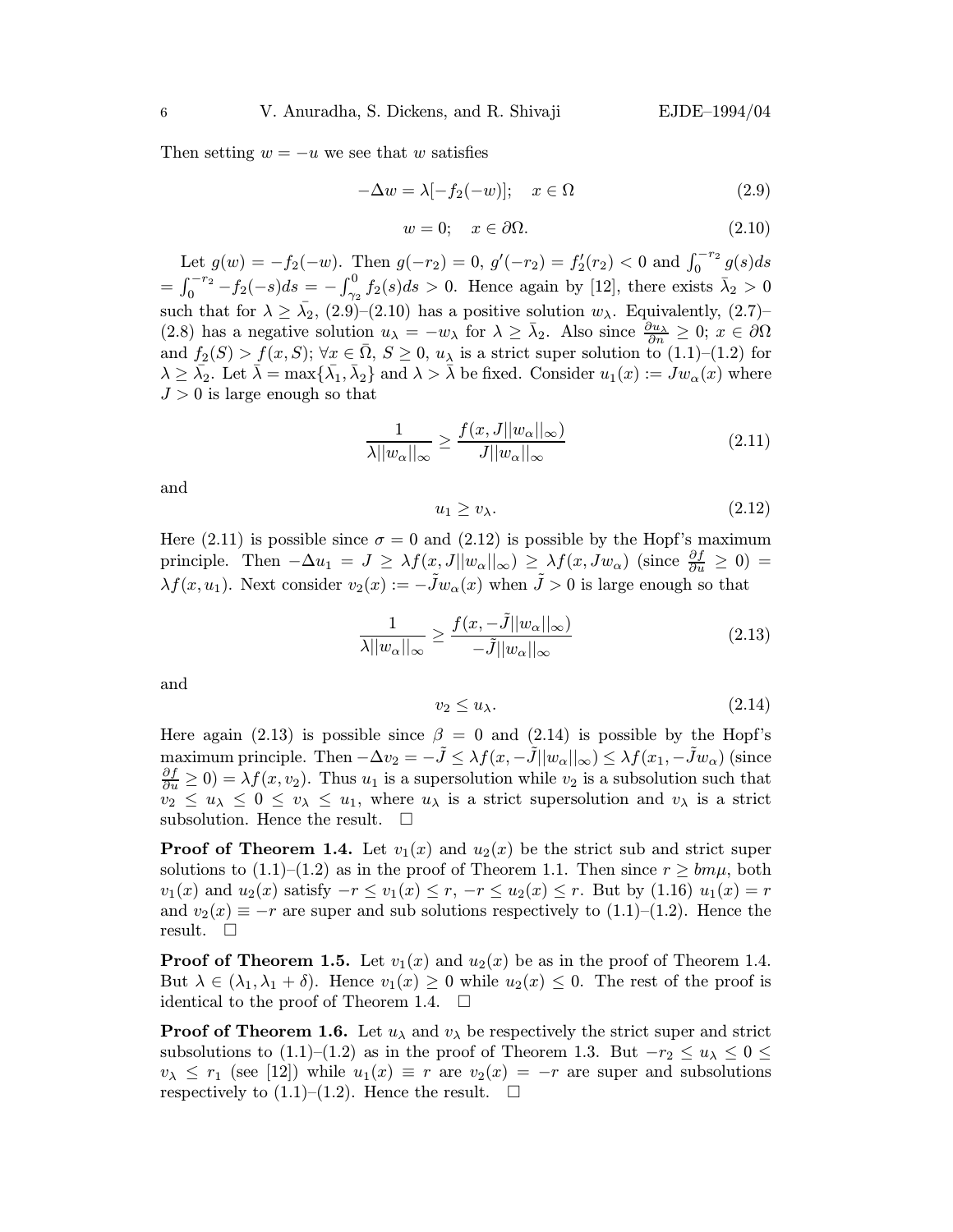## **Proof of Theorem 1.7.** Assume  $u \geq 0$ ,  $u \not\equiv 0$ . Then

$$
-\Delta u = \lambda f(x, u)
$$
  
=  $\lambda [f(x, u) - f(x, 0)] + \lambda f(x, 0)$   
=  $\lambda \frac{\partial f}{\partial u}(x, \eta)u + \lambda f(x, 0)$  (where  $0 \le \eta \le u$ )  
 $\le \lambda \gamma u + \lambda f(x, 0)$  (by (1.17)).

Thus u satisfies

$$
-\Delta u - \lambda \gamma u \le \lambda f(x, 0); \quad x \in \Omega \tag{2.15}
$$

$$
u(x) + \alpha(x)\frac{\partial u(x)}{\partial n} = 0; \quad x \in \partial\Omega.
$$
 (2.16)

Multiplying (2.15) by  $\phi_1$  and integrating we obtain

$$
\int_{\Omega} -\Delta u \phi_1 \, dx - \int_{\Omega} \lambda \gamma u \phi_1 \, dx \le \int_{\Omega} \lambda f(x,0) \phi_1 \, dx \le 0.
$$

Applying Green's second identity we obtain

$$
\int_{\partial\Omega} \{-\phi_1 \frac{\partial u}{\partial n} + u \frac{\partial \phi_1}{\partial n}\} ds + \int_{\Omega} u \lambda_1 \phi_1 dx - \int_{\Omega} \lambda \gamma u \phi_1 dx \leq 0.
$$

But applying the boundary conditions we see that

$$
\int_{\partial\Omega}\{-\phi_1\frac{\partial u}{\partial n}+u\frac{\partial \phi_1}{\partial n}\}\,ds=0.
$$

Thus we obtain

$$
\int_{\Omega} u \phi_1(\lambda_1 - \lambda \gamma) dx \le 0.
$$

But  $u \geq 0$ ,  $\phi_1 > 0$  in  $\Omega$  and this is a contradiction if  $\lambda < \lambda_1/\gamma$ . Hence the result.  $\Box$ 

**Proof of Theorem 1.8.** Assume  $u \leq 0$ ,  $u \neq 0$ . Proceeding as in the proof of Theorem 1.7 we obtain

$$
-\Delta u = \lambda \frac{\partial f}{\partial u}(x, z)u + \lambda f(x, 0)
$$
  
\n
$$
\geq \lambda \gamma u + \lambda f(x, 0) \text{ (by (1.17))}.
$$

Thus u satisfies

$$
-\Delta u - \lambda \gamma u \ge \lambda f(x, 0); \quad x \in \Omega \tag{2.17}
$$

$$
u(x) + \alpha(x)\frac{\partial u(x)}{\partial n} = 0; \quad x \in \partial\Omega.
$$
 (2.18)

Multiplying (2.17) by  $\phi_1$ , using  $\int_{\Omega} f(x, 0)\phi_1 dx \geq 0$ , and proceeding as in the proof of Theorem 1.7 we obtain

$$
\int_{\Omega} u \phi_1(\lambda_1 - \lambda \gamma) dx \ge 0.
$$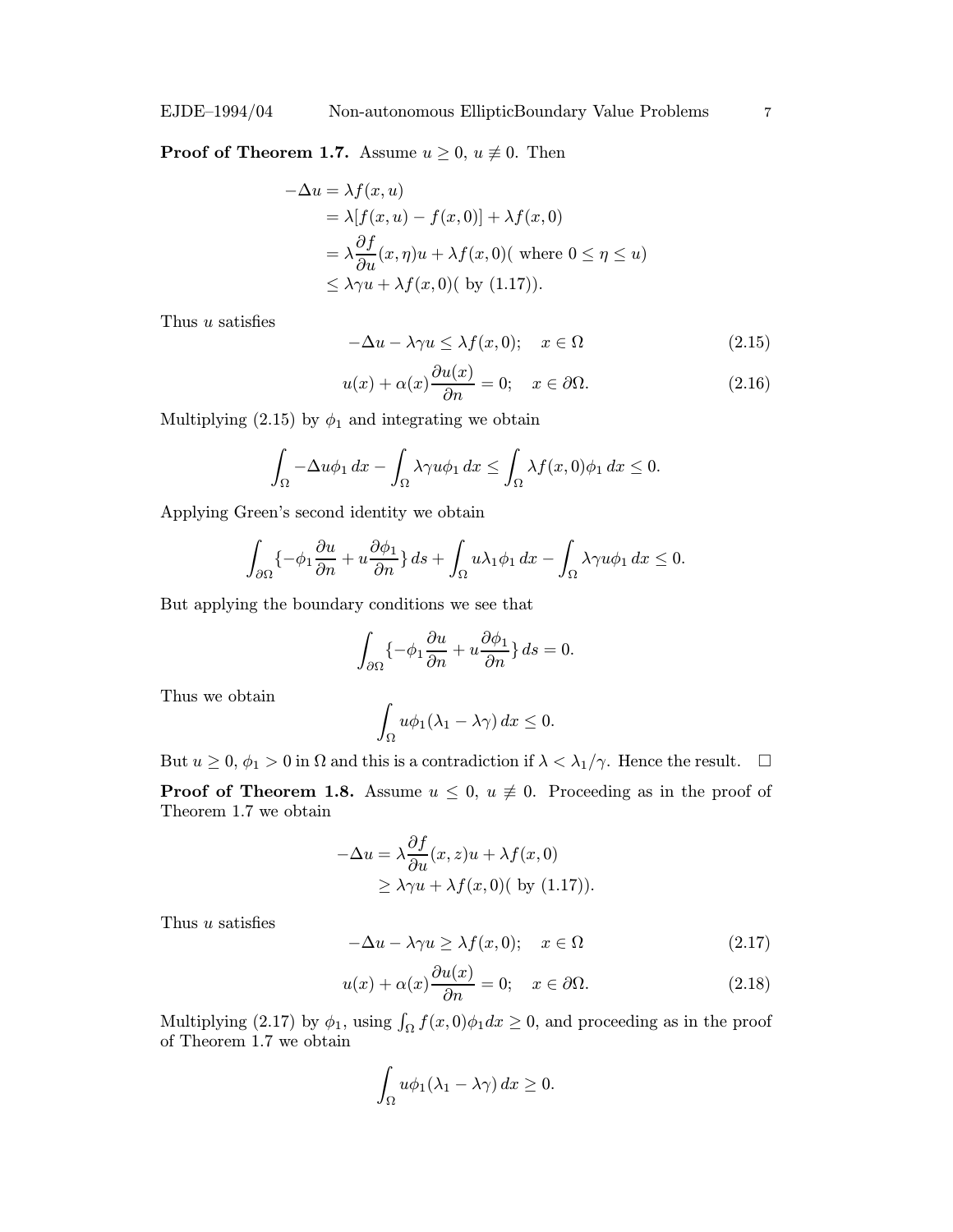But  $u \leq 0$  while  $\phi_1 > 0$  for  $x \in \Omega$ , thus this is a contradiction if  $\lambda < \lambda_1/\gamma$ . Hence the result.  $\square$ 

**Proof of Theorem 1.9.** Suppose  $u > 0$  somewhere in  $\Omega$ . Then  $\exists$  some  $\Omega_1 \subseteq \Omega$ such that  $u > 0$  in  $\Omega$ , and either

$$
u(x) = 0 \text{ or } u(x) + \alpha(x) \frac{\partial u(x)}{\partial n} = 0; \quad x \in \partial \Omega. \tag{2.19}
$$

Let  $\tilde{\lambda}_1$  be the principal eigenvalue and  $\tilde{\phi}_1 > 0$  be a corresponding eigenfunction of  $-\Delta$  on the region  $\Omega_1$  subject to Robin conditions (1.2) on  $\partial\Omega_1$ . Note that  $\lambda_1 \geq \lambda_1$ . Now since  $f(x, 0) \leq 0$  we have  $\int_{\Omega} f(x, 0)\tilde{\phi}_1 dx \leq 0$ . Thus following the steps in the proof of Theorem 1.7 we obtain

$$
\int_{\Omega_1} -\Delta u \tilde{\phi}_1 \, dx - \int_{\Omega_1} \lambda \gamma u \tilde{\phi}_1 \, dx \le 0
$$

and then

$$
\int_{\partial \Omega_1}[-\tilde \phi_1 \frac{\partial u}{\partial n}+u \frac{\partial \tilde \phi_1}{\partial n}]\, ds+\int_{\Omega_1}[\tilde \lambda_1-\lambda \gamma] u \tilde \phi_1 \, dx \leq 0.
$$

But if  $u = 0$  on  $\partial\Omega_1$ , then  $\frac{\partial u}{\partial n} \leq 0$  on  $\partial\Omega_1$ , while if  $u + \alpha \frac{\partial u}{\partial n} = 0$  on  $\partial\Omega_1$ , since  $\tilde{\phi}_1 + \alpha \frac{\partial \tilde{\phi}_1}{\partial n} = 0$ , we have  $-\tilde{\phi}_1 \frac{\partial u}{\partial n} + u \frac{\partial \tilde{\phi}_1}{\partial n} = 0$  on  $\partial \Omega_1$ . Thus in any case (see (2.19))  $-\tilde{\phi}_1 \frac{\partial u}{\partial n} + u \frac{\partial \tilde{\phi}_1}{\partial n} \geq 0$ . Hence

$$
\int_{\Omega_1} [\tilde{\lambda}_1 - \lambda \gamma] u \tilde{\phi}_1 dx \le 0
$$

which is a contradiction since  $u > 0$ ,  $\tilde{\phi}_1 > 0$  for  $x \in \Omega_1$  while  $\lambda < \lambda_1/\gamma \leq \tilde{\lambda_1}/\gamma$ . Hence the result.  $\square$ 

**Proof of Theorem 1.10.** Suppose  $u < 0$  somewhere in  $\overline{\Omega}$ . Then  $\exists$  some  $\Omega_1 \subseteq \Omega$ such that  $u < 0$  in  $\Omega_1$  and either

$$
u(x) = 0 \text{ or } u(x) + \alpha(x) \frac{\partial u(x)}{\partial n} = 0; \quad x \in \partial \Omega_1 \tag{2.20}
$$

Let  $\tilde{\lambda}_1$  and  $\tilde{\phi}_1 > 0$  be as in the proof of Theorem 1.9. Now  $f(x, 0) \geq 0$  and hence  $\int_{\Omega_1} f(x,0)\tilde{\phi}_1 dx \geq 0$ . Thus following the steps in the proof of Theorem 1.8 we obtain

$$
\int_{\Omega_1} -\Delta u \tilde{\phi}_1 \, dx - \int_{\Omega_1} \lambda \gamma u \tilde{\phi}_1 \, dx \ge 0,
$$

and then

$$
\int_{\partial\Omega} \left[-\tilde{\phi}_1 \frac{\partial u}{\partial n} + u \frac{\partial \tilde{\phi}_1}{\partial n}\right] ds + \int_{\Omega_1} [\tilde{\lambda}_1 - \lambda \gamma] u \tilde{\phi}_1 dx \ge 0.
$$

But if  $u = 0$  on  $\partial\Omega_1$ , then  $\frac{\partial u}{\partial n} \geq 0$  on  $\partial\Omega_1$ , while if  $u + \alpha \frac{\partial u}{\partial n} = 0$  on  $\partial\Omega_1$ , since  $\tilde{\phi}_1 + \alpha \frac{\partial \tilde{\phi}_1}{\partial n} = 0$  on  $\partial \Omega$ , we have  $-\tilde{\phi}_1 \frac{\partial u}{\partial n} + u \frac{\partial \tilde{\phi}_1}{\partial n} = 0$  on  $\partial \Omega_1$ . Thus in any case (see  $(2.20)) - \tilde{\phi}_1 \frac{\partial u}{\partial n} + u \frac{\partial \tilde{\phi}_1}{\partial n} \leq 0$ . Hence

$$
\int_{\Omega_1} [\tilde{\lambda}_1 - \lambda \gamma] u \tilde{\phi}_1 dx \ge 0
$$

which is a contradiction since  $u < 0$ ,  $\tilde{\phi}_1 > 0$  for  $x \in \Omega$ , while  $\lambda < \lambda_1/\gamma \leq \tilde{\lambda}_1/\gamma$ . Hence the result.  $\square$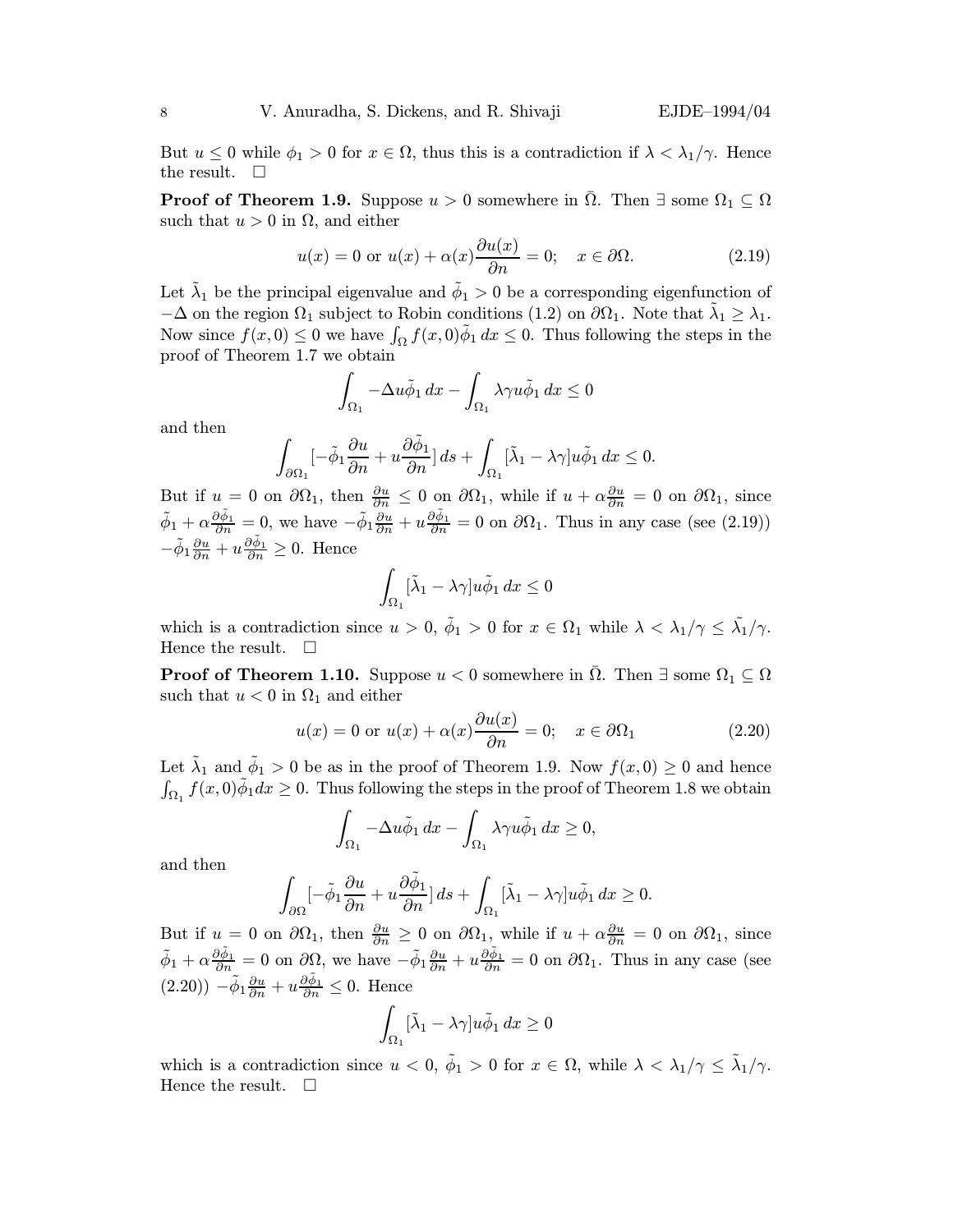**Appendix 1.** Let  $\lambda \in (\lambda_n, \lambda_{n+1})$  and consider the unique solution to the boundary value problem

$$
-\Delta Z_{\lambda} - \lambda Z_{\lambda} = -1; \quad x \in \Omega
$$
  

$$
Z_{\lambda}(x) + \alpha(x) \frac{\partial Z_{\lambda}(x)}{\partial n} = 0; \quad x \in \partial \Omega.
$$

Let  $\phi_1 > 0$  satisfy  $(1.6)$ – $(1.7)$  for  $k = 1$ . Then

$$
\int_{\Omega} -\Delta Z_{\lambda} \phi_1 \, dx - \int_{\Omega} \lambda Z_{\lambda} \phi_1 \, dx = \int_{\Omega} -\phi_1 \, dx
$$

which implies

$$
\int_{\partial\Omega} \{-\phi_1 \frac{\partial Z_\lambda}{\partial n} + Z_\lambda \frac{\partial \phi_1}{\partial n} \} ds + \int_{\Omega} Z_\lambda \lambda_1 \phi_1 dx - \int_{\Omega} \lambda Z_\lambda \phi_1 dx = \int_{\Omega} -\phi_1 dx.
$$

But

$$
\int_{\partial\Omega} \{-\phi_1 \frac{\partial Z_\lambda}{\partial n} + Z_\lambda \frac{\partial \phi_1}{\partial n} \} ds = \int_{\partial\Omega} \{\alpha \frac{\partial \phi_1}{\partial n} \frac{\partial Z_\lambda}{\partial n} - \alpha \frac{\partial Z_\lambda}{\partial n} \frac{\partial \phi_1}{\partial n} \} ds = 0.
$$

Thus

$$
\int_{\Omega} (\lambda_1 - \lambda) Z_{\lambda} \phi_1 dx = \int_{\Omega} -\phi_1 dx.
$$

But  $\lambda > \lambda_1$  and  $\phi_1 > 0$  for  $x \in \Omega$ . Hence  $Z_{\lambda}^+ \neq 0$ .

### **REFERENCES**

- 1. Ph. Clément and L. A. Peletier, An anti-maximum principle for second order elliptic operators, J. Diff. Eqns. 34 (1979), 218–229.
- 2. A. C. Lazer and P. J. McKenna, Large-Amplitude periodic oscillations in suspension bridges: some new connections with nonlinear analysis, SIAM Rev.  $32(4)$  (1990), 537–578.
- 3. A. Castro and S. Gadam, The Lazer-McKenna conjecture for radial solutions in the  $R^N$  ball, Electronic J. Diff. Eqns. 7 (1993), 1–6.
- 4. A. Castro and J. Cossio, Multiple solutions for a nonlinear Dirichlet problem, SIAM Journal of Math. Anal. (to appear).
- 5. A. Castro, J. B. Garner and R. Shivaji, Existence results for classes of sublinear semipositone problems, Results in Mathematics 23 (1993), 214–220.
- 6. W. Allegretto and P. Nistri, Existence and stability for non-positone elliptic problems, J. Nonlinear Analysis TMA (to appear).
- 7. A. Castro and R. Shivaji, Semipositone problems, Semigroups of Linear and Nonlinear Operations and applications (1993), 109–119.
- 8. K. J. Brown, M. M. A. Ibrahim and R. Shivaji, S-shaped bifurcation curves, J. Nonlinear Analysis, TMA 5(5) (1981), 475–486.
- 9. H. Amann, Fixed point equations and nonlinear eigenvalue problems in ordered Bannach spaces, SIAM Rev. 18 (1976), 620–709.
- 10. D. H. Sattinger, Monotone methods in nonlinear elliptic and parabolic boundary value problems, Indiana University Mathematics Journal  $21(11)$  (1972), 979-1000.
- 11. R. Shivaji, A remark on the existence of three solutions via sub-super solutions, Nonlinear Analysis and Applications (1987), 561–566.